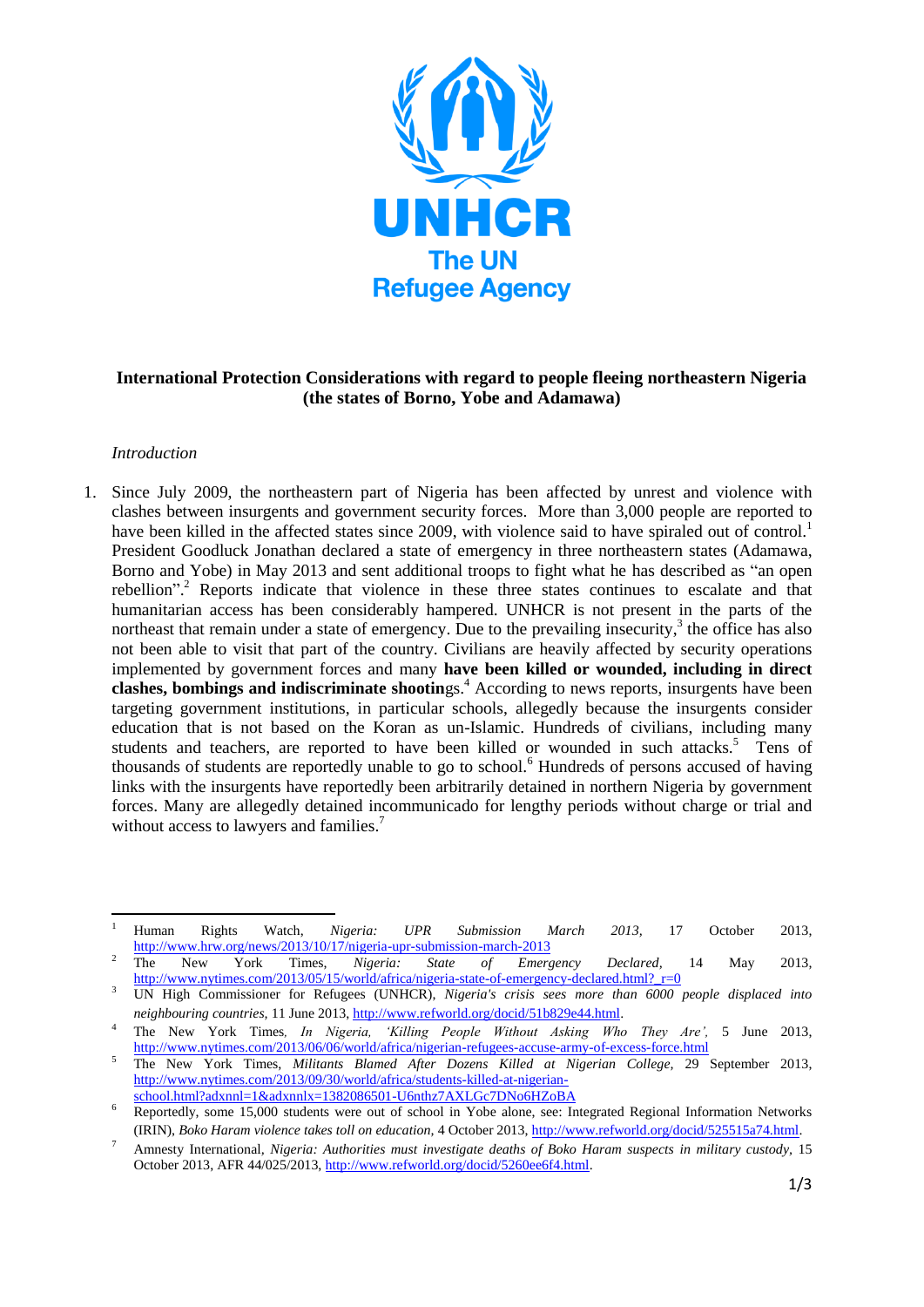## *Internal and external displacement*

- 2. It is estimated that as of September 2013, over 5,400 persons were internally displaced within the northeastern part of the country or to other parts of Nigeria.<sup>8</sup> Observers note that the numbers of persons internally displaced continue to rise, as the violence continues.
- 3. Nigerians have also crossed into neighbouring countries in search of safety; in total some 10,000 Nigerians are reported as having fled to Cameroon, Chad and Niger.<sup>9</sup> Most Nigerians have fled to Cameroon, where over 8,100 Nigerian arrivals have been recorded by the local authorities. These authorities have confirmed to UNHCR that Nigerians continue to arrive in Cameroon. Considering the volatile security situation at the border, the Cameroonian regional authorities have decided that Nigerians who seek protection as refugees must relocate to Minawao camp, located some 130 km away from the border. Over 1,700 Nigerian refugees reside in that camp at present. Nigerians unwilling to relocate there have been advised by the authorities to regularize their stay as immigrants. UNHCR is concerned over recent incidents in which more than a hundred Nigerians residing in the border town of Amchide in Cameroon were rounded up and arrested in an apparent attempt to forcibly return them.<sup>10</sup> The incident has resulted in the deaths of 15 persons and UNHCR is following up on these incidents with the Cameroonian authorities. Nearly 2,700 Nigerians have been recorded as having fled to Niger in recent months, and some 150 Nigerians reportedly left to Chad. In addition, several thousands of nationals of Niger, Cameroon and Chad are reported to have returned to their countries of nationality as a result of the unrest and violence in northeastern Nigeria.

## *International protection needs and non-return advisory*

1

- 4. As the situation in the three northeastern States of Nigeria is fluid and remains uncertain, UNHCR calls on neighbouring countries to keep their borders open. UNHCR appreciates any measure taken by States to suspend forcible returns of nationals or habitual residents of this part of Nigeria, including those who have had their asylum claim rejected. UNHCR urges States to suspend forcible return to the three northeastern States of Nigeria for the time being.
- 5. UNHCR considers that it is likely that persons fleeing northeastern Nigeria and those who were already in countries of asylum before the further escalation of violence in northeastern Nigeria are in need of international protection in accordance with Article  $1(2)$  of the 1969 OAU Convention.<sup>11</sup> In addition, many persons fleeing northeastern Nigeria may meet the 1951 Convention<sup>12</sup> criteria for refugee status. Any proposed returns in the context of the application of an internal flight or relocation alternative would need to be assessed carefully, taking into account the individual circumstances of the case. $13$

<sup>&</sup>lt;sup>8</sup> This estimate followed a multi-agency (government, UN, NGO) rapid assessment mission to the three affected states and in northeastern Nigeria and regions in neighbouring countries where Nigerians have sought refuge in July 2013. It should be noted that the absence of a permanent presence renders it difficult to obtain a more definitive overview of the scale and impact of internal displacement.

Updates on the Nigeria situation can be found on the Nigeria country page of the UNHCR Operational Data Portal on the Sahel Situation, at [http://data.unhcr.org/SahelSituation/country.php?id=502.](http://data.unhcr.org/SahelSituation/country.php?id=502) For information on refugee movements earlier this year, see e.g.: UN High Commissioner for Refugees (UNHCR), *Nigeria's crisis sees more than 6000 people displaced into neighbouring countries,* 11 June 2013[, http://www.refworld.org/docid/51b829e44.html.](http://www.refworld.org/docid/51b829e44.html)

<sup>10</sup> Information on this incident has been gathered in the context of a UNHCR fact-finding mission.<br>
11 Context of a UNHCR fact-finding mission.

<sup>11</sup> Organization of African Unity, Convention Governing the Specific Aspects of Refugee Problems in Africa, 10 September 1969, 1001 U.N.T.S. 45, [http://www.unhcr.org/refworld/docid/3ae6b36018.html.](http://www.unhcr.org/refworld/docid/3ae6b36018.html)

<sup>&</sup>lt;sup>12</sup> UN General Assembly, Convention Relating to the Status of Refugees, 28 July 1951, United Nations, Treaty Series, vol. 189, p. 137, [http://www.unhcr.org/refworld/docid/3be01b964.html,](http://www.unhcr.org/refworld/docid/3be01b964.html) UN General Assembly, Protocol Relating to the Status of Refugees. 31 January 1967, United Nations, Treaty Series, vol. 606, p. 267, Refugees, 31 January 1967, United Nations, Treaty Series, vol. 606, p. 267, [http://www.unhcr.org/refworld/docid/3ae6b3ae4.html.](http://www.unhcr.org/refworld/docid/3ae6b3ae4.html)

<sup>&</sup>lt;sup>13</sup> In order for an IFA/IRA to be relevant, the proposed area of relocation must be practically, safely and legally accessible to the individual. If the individual fears persecution at the hand of the State, an IFA/IRA is presumed not to be available. In